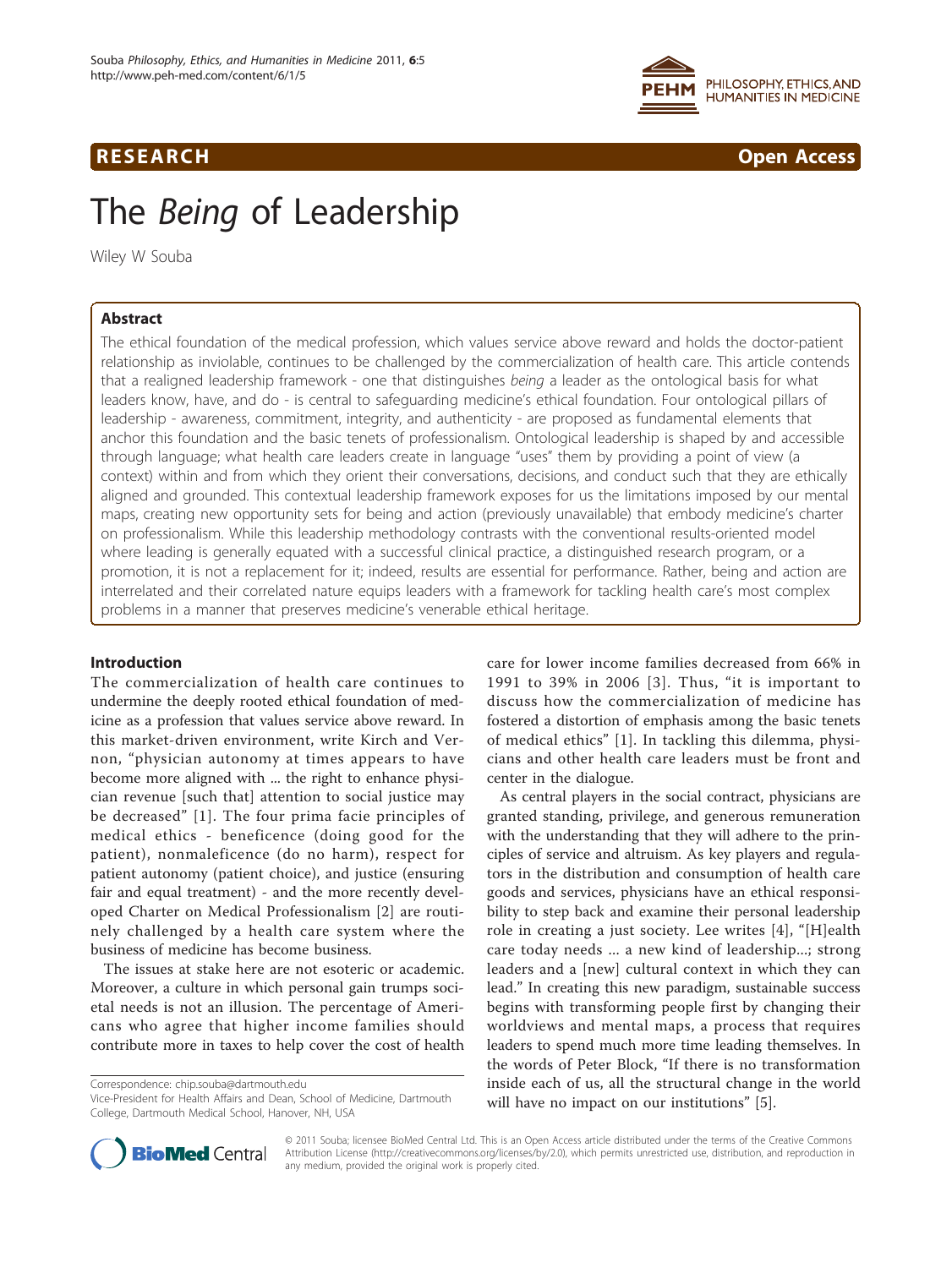Today, medicine's reward structure incents physicians and other leaders to focus on knowing (know-how, know-what), having (titles, power) and doing (out-performing) such that personal reward is often valued above service to others. Health care leaders can no longer ignore medicine's perverse incentives; they must confront the inefficiencies and asymmetries of delivery models, the disparity of reimbursement for services rendered, and the focus on autonomy and individualism that impede societal accountability and team behavior [[1,2,6](#page-9-0)]. To restore the ethical foundation of medicine, a new model of leadership is imperative.

This article contends that a renewed context for leadership - one that distinguishes being a leader as the basis for what leaders know, have, and do - is central to restoring medicine's long standing ethical underpinnings. Rather than focusing on adding more degrees, titles and awards to our leadership lapel, this approach begins by "operat[ing] at the fundamental base or root level of a complete theoretical framework" [\[7](#page-9-0)], providing a coherent and meaningful foundation that re-contextualizes ways of being a leader and the inherent connection of that being to the actions of effective leadership. This leadership methodology is framed by several key questions: What does it mean today to "be" a leader who embodies the principles of medical ethics and professionalism? How might the way leaders and leadership "show up" in our health care organizations change if we placed as much emphasis on "being" as we do on knowing, doing, and performing? How would we redesign our approaches to leadership development?

## Leadership Meets Ontology

Leadership paradigms are grounded in several philosophical branches [\[8](#page-9-0)-[10\]](#page-9-0). Ontology relates to the nature of being a leader, whereas axiology studies leadership values, value judgments, and ethical choices. Epistemology refers to what we can know about leading, while praxeology (sometimes referred to as methodology in the research realm) examines the leader's actions and behaviors. Theorists differ on the order for examining these assumptions but most agree with the prior nature and primacy of ontology [\[11](#page-9-0)-[13\]](#page-9-0). Said otherwise, we are before we know we are.

Paradigms are potent because they shape how we perceive and interpret the world and act in it. In an attempt to address the plethora of healthcare's leadership challenges and offer solutions, the literature has become populated with articles that address values in medicine [\[14](#page-9-0)-[18](#page-9-0)], the knowledge base required to be lead effectively [\[19](#page-9-0)-[23](#page-9-0)], and the actions and results that characterize high performing leaders and organizations [\[24](#page-9-0)-[31](#page-9-0)]. However, the being of leadership - what it means to be a leader - has not been addressed in any meaningful sort of way.

Ontology explores questions like, "When someone is being an effective leader, what is their underlying foundational 'being-ness'?" An ontological approach deals with leadership from the perspective of the way it is lived and personally experienced as opposed to any theory or concept. It does so by examining the context in which the leader's thinking, speaking, and doing arise and locate their unique character. An ontological inquiry does not replace, minimize, or undervalue leadership that is focused on results. Being and doing are distinct but inseparable; "how you categorize the world arises together with processes that are coordinating physical activity" [[32\]](#page-9-0). Thus, the actions and interactions of leadership match the being of a leader. Action implies that it is connected to something. That something is being.

## The Philosophical Underpinnings of Being

Practically, an entity could be said to "be" only because we, as perceiving, feeling, interpreting beings experience "it" to be. Human being, however, is more than just existing. Heidegger [[33](#page-9-0)] understood being as being-inthe-world, but not in the sense of a computer being (residing) on a desk or a pencil being (situated) in one's pocket. Human being is being that is aware (conscious) of, and interested in, its own being. It is being that participates in the world via a process of continuous sensemaking [[34\]](#page-9-0). Through our observations, thoughts, and feelings we make meaning of our relationship with the world [\[35](#page-9-0)-[37\]](#page-9-0).

Our being and its expression emerge from our selfhood, a dynamic intersection of four dimensions: embodiment, sociality, symbolicity (linguisticality), and temporality, "essential characters which cannot be ignored if the portrait of selfhood is to maintain any coherence" [[38](#page-9-0)]. As material bodies, each of us is already always in-the-world; we are social by nature, born into language, and we exist as "temporal clearings through whom world and self come into concrete existence." Our inevitable submission to existence itself has been characterized as being "thrown" into a world we do not choose, one that often seems indifferent to our trials and tribulations [[33\]](#page-9-0). Faculty members at academic medical centers may experience this "thrownness" as a loss of autonomy, as an impersonal system seemingly interested solely in grant dollars and teaching hours, as a decline in income and benefits, and/or as a diminished ability to advocate for patients.

A being-centric approach to leadership does not replace a focus on actions and performance. Rather, it creates the ontological bedrock upon which the ethical foundation of medicine - acting in the best interest of the patient, safeguarding patient choice, and ensuring justice - is grounded and can be put to work. Our way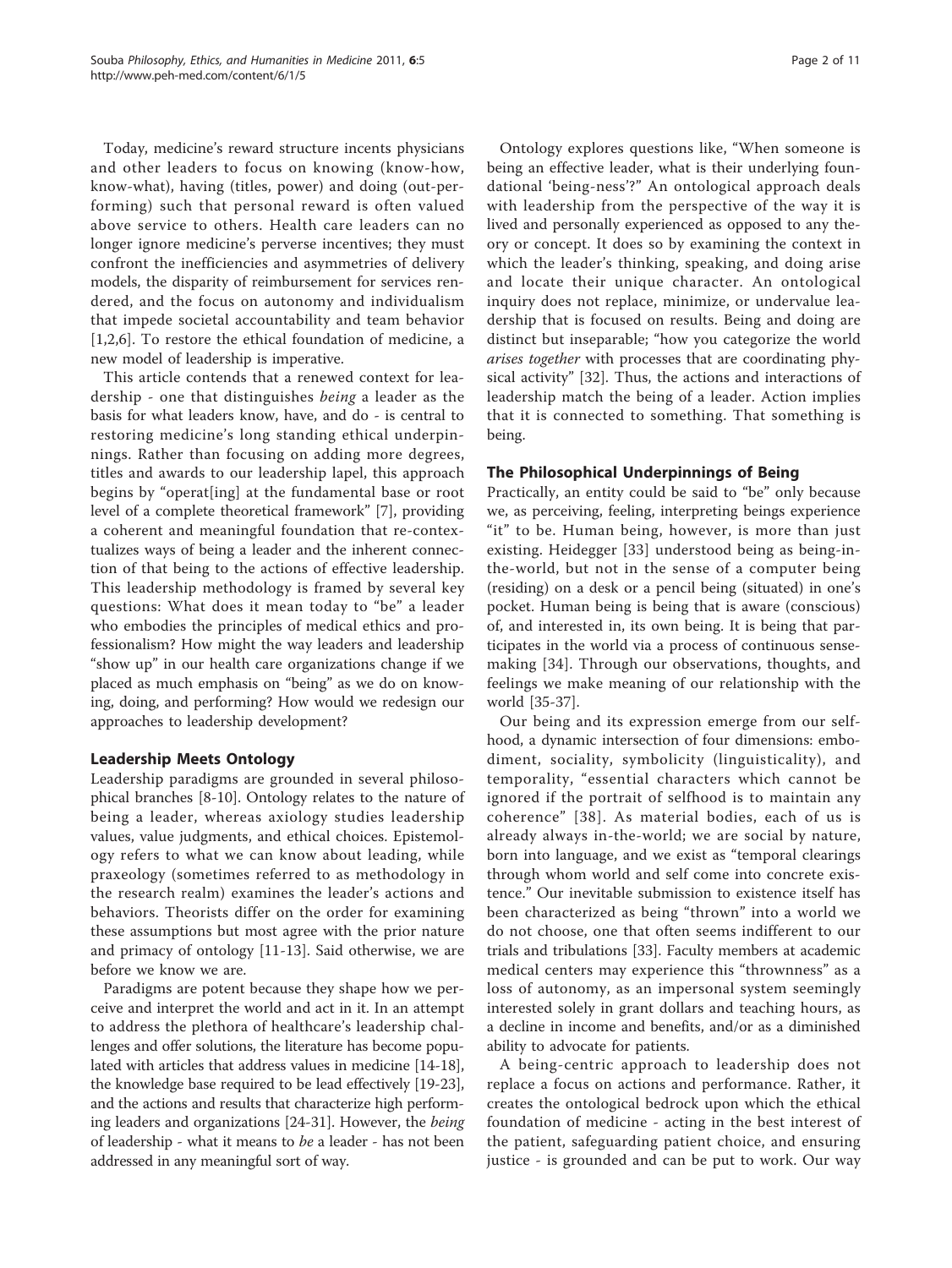of being reflects the way in which the situation we are dealing with occurs for us, which is in turn shaped by the context we bring to that situation [[39\]](#page-9-0). For example, if the context we (physicians) bring to work is one that says "the uninsured are not my problem", that point of view will color the way our broken health care system occurs for us, and our actions (refusing to see non-paying patients) will be a correlate of that occurring. It is this kind of contextual "listening" that leads to an undermining of the ethics of medicine.

Contexts are constructed in language. More precisely, what is created in language provides a context that uses physicians such that they are left with new opportunity sets for being leaders who lead effectively and authentically. When we say that leadership always happens "within" a context, we take the word context to mean a set of fundamental but hidden frames of reference and assumptions that shape the way in which any situation occurs for that leader [[37,39](#page-9-0)]. Context is hermeneutical - it fashions and sculpts the way we make sense of any leadership challenge or situation we are dealing with. Said otherwise, language itself, at play in the multiple interactions of human existence, adds the meanings, and, in so doing, constructs our world. An ontological inquiry maintains that our leadership worldviews - how we observe, interpret, act, and perform - are constituted in and accessible through language, rather than being given by some fixed, prelinguistic, objective reality [[33,38-42\]](#page-9-0).

Thus, the being of leadership is a powerful foundation that has the power to anchor the deeply-rooted ethical tenets of medicine. However, exploring this ontological realm can be foreign and disquieting. As health care providers, we can "get our arms around" our behaviors and develop or modify them, but our being is more difficult to grasp; it is less "embraceable." We don't know "being"; it's just who we are.

# The Foundational Pillars of Being a Leader

Building upon the work of Heidegger [[33,41\]](#page-9-0), Anton [[38\]](#page-9-0) and others [[39,43\]](#page-9-0) on selfhood, our way of being in this or that moment emerges from and is manifested in expressing and experiencing our consciousness (our awareness of ourselves and the world we live in), our commitment (to something that transcends the self), our relational congruency (authenticity with self and others), and our wholeness. A robust ontological foundation for leadership in health care should anchor its axiology, epistemology and praxis such that the ethical foundation of medicine is supported and sustained. Four ontologic pillars - awareness, commitment, integrity, and authenticity - are proposed as fundamental elements of a leadership context that has the power to use physicians and health care executives such that they are left being leaders and exercising effective leadership consistent with the basic tenets of medical ethics and professionalism. Without these four pillars serving as the bedrock upon which medicine's ethical foundation is anchored and acquires its sovereignty, all the health care reform initiatives in the world will lack any kind of meaningful integrity and sustainability.

#### Awareness

The word "aware" is derived from Old English gewær meaning watchful, vigilant and prudent. Awareness is a state, an ability to perceive, to feel, or to be conscious of events, objects or sensations. Awareness speaks to the concept of human "being" as an observer who is perceptive and present in the moment, to include being attentive to distinguishing one's filters and blind spots, our so called ontological constraints [[39](#page-9-0),[44\]](#page-9-0). In particular, it means being mindful of the limitations and distortions created by our already-always-listening, that ever-present voice in our head that's thinking for us and biasing us.

No human being is fully aware. While the brain processes millions of bits of sensory information every second, we are consciously aware of only a tiny fraction of them. The brain constructs small-scale models of reality that it uses to anticipate events, to reason, and to underlie explanation [\[45\]](#page-10-0). These mental constructs are built from deeply ingrained and internalized assumptions and generalizations that influence how we understand the world and act in it. Whenever we see anything it is filtered through a set of background assumptions and beliefs about what to look for, such that the eye sees only what the mind is primed to comprehend. Revealing the hidden and unchallenged assumptions, beliefs and frames of reference that comprise our worldview is critical to effective leadership.

An observer is any being who can be in language speaking with another (or to himself) and making distinctions [[46](#page-10-0)]; a distinction is any performative linguistic act that separates (distinguishes) an entity from a background. Maturana [[47\]](#page-10-0) stresses the ontological primacy of observing: "Cognition has no content and does not exist outside the effective actions that constitute it. This is why nothing exists outside the distinctions of the observer.... Everything that we do becomes part of the world that we live in as we bring it forth as social entities in language." Because our filters, hidden assumptions, and other frames of reference limit and shape our possibilities for leading effectively, we must expose them. We must loosen the clasp of their handcuffs on us. We do this by making finer distinctions through language, which allows us to revise our mental maps that, prior to the moment of insight, we were stuck with. In becoming more aware, our opportunity sets for being a leader expand. In essence, we are freed up to "be".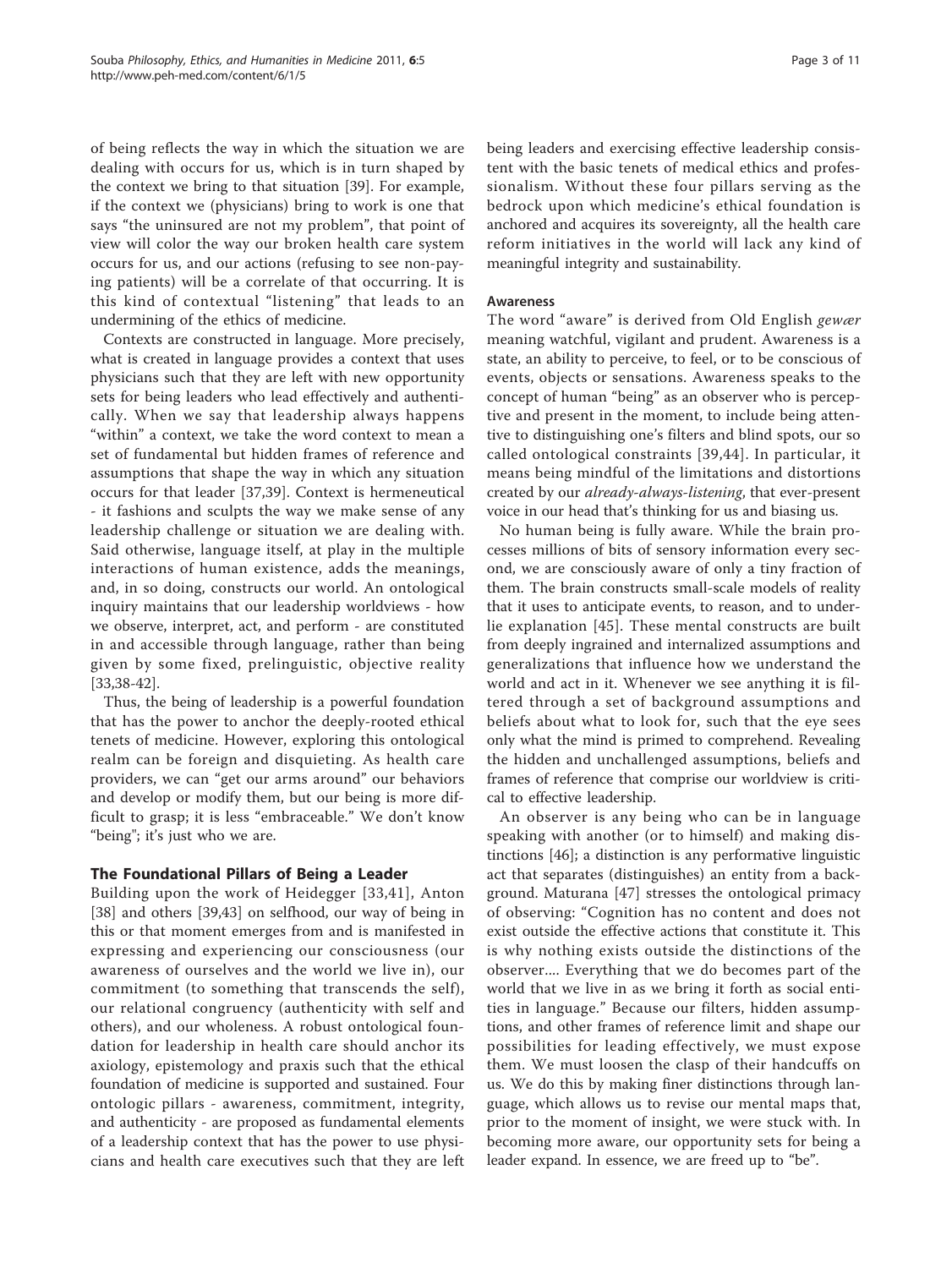Our mental models are not so much views and beliefs that we hold tightly as they are views and beliefs that tightly hold us. Thus, when leaders relax the hold that their engrained, taken for granted assumptions and beliefs have on them, the possibility now exists for whatever situation they are dealing with to show up for them as close as (humanly) possible to the way it actually is, such that the correlation between the occurring and their way of being and acting results naturally in their personal best for leading in that situation [[39\]](#page-9-0). For example, when a physician is dealing with a homeless drug addict who has been to the emergency room seven times in the past month, knowing that he should be caring is very different from being caring in that situation. Providing care under such circumstances depends on generating a different way of being than what is likely to be his automatic way of being (impatient, callous, annoyed). The physician must experience for himself that he is not trapped with any certain way of being; rather, he can choose to be whatever way is required of him to respect the patient and honor and fulfill the doctor-patient relationship. His experience of having previously "lived through" exasperating situations creates an availability for dealing with his lack of sensitivity as a way of being, and then creating "being authentically sensitive and compassionate" and acting with sensitivity in the face of his aggravation.

Our awareness, derived from our five senses, is sculpted and tinted by the contexts that we carry around with us, which, in turn, shape and color the way the particular leadership challenge we must confront occurs for us. In turn, our ways of being and acting are correlated with the occurring [[39](#page-9-0)]. Dijksterhuis and Bargh write:

Certainly, perception is essential for us to comprehend our environment but that does not mean that this understanding is an end in itself. Rather, understanding is a means by which we act effectively. Adaptive perception is ultimately in the service of functional behavioral responding to the environment, and comprehension and understanding are only important means to that end.... In sum, perception is for doing [[48](#page-10-0)].

The power of this framework - where "learning is inherently 'situated' because every new activation is part of an ongoing perception-action coordination" [\[32](#page-9-0)] - is that it provides actionable access to being a leader and exercising effective leadership as one's own natural selfexpression [[44\]](#page-9-0). As we disassemble our deeply-engrained thoughts constructs and inherited beliefs, we can find examples in our own life where such learning shows up first-hand as a lived experience.

Heidegger compares each of us to a clearing (akin to what one might encounter in a forest) in which the world shows up for us. He writes, "In the midst of beings as a whole an open place occurs. There is a clearing, a lighting.... Only this clearing grants and guarantees to us humans a passage to those beings that we ourselves are not, and access to the being that we ourselves are" [[41\]](#page-9-0). This clearing "is an openness, or space, in which things can be, a lit-upness in whose light things can manifest themselves as themselves.... [It] is a space of possibilities, an indefinitely complex space of possible ways for ... people to be" [\[49](#page-10-0)].

The encounter with a "clearing" is an encounter with nothing, which makes it possible for us to notice the light that we otherwise don't see [\[33](#page-9-0)]. This clearing refocuses the way in which we "see" who we are; rather than being defined by what we know (our expertise), have (our titles), and do (our job), we "see" who we are most fundamentally as the being of human being. However, this nothing of the clearing that we are is not nothing; rather, it does something; "the nothing itself noths".... [[50\]](#page-10-0), much as a lighting itself lights, illuminating the possibility for service and altruism.

All leaders dwell in already made clearings, some of which have become cluttered with antiquated worldviews, cognitive maps, and other hidden cultural baggage. In the act of distinguishing, we can let go of these inherited investments and outmoded beliefs. A clearing that is indeed cleared - free of ontological constraints and other limitations - creates the conditions for unlimited possibilities for being a leader. Instead of being locked into our fixed ways of being and acting, we can take a step back; the clearing that we are becomes uncluttered. There is a realization that we are not this or that person anymore; our attachments and inauthenticities fall away. This pure being-there, notes Heidegger [[33](#page-9-0)], is our most basic existence. In this "standing out into nothingness," we can choose to be. "It is nothing less than a conversion from the self-centered mode of being, which always asks what use things have for us, to an attitude that asks for what purpose we ourselves exist" [[51\]](#page-10-0). This "clearing out" so as to make room for being-in-the-world authentically is the ontological equivalent of cleaning out the attic.

## Commitment

The word commitment is derived from the Latin word committere meaning to unite, connect and bring together and the Anglo-French word commettement, meaning pledge, as in the obligation of oneself. At its most fundamental level, commitment is a standing for something that is bigger than oneself such that our commitment becomes who are [[52\]](#page-10-0). We are rooted in others because we first learned how to be human from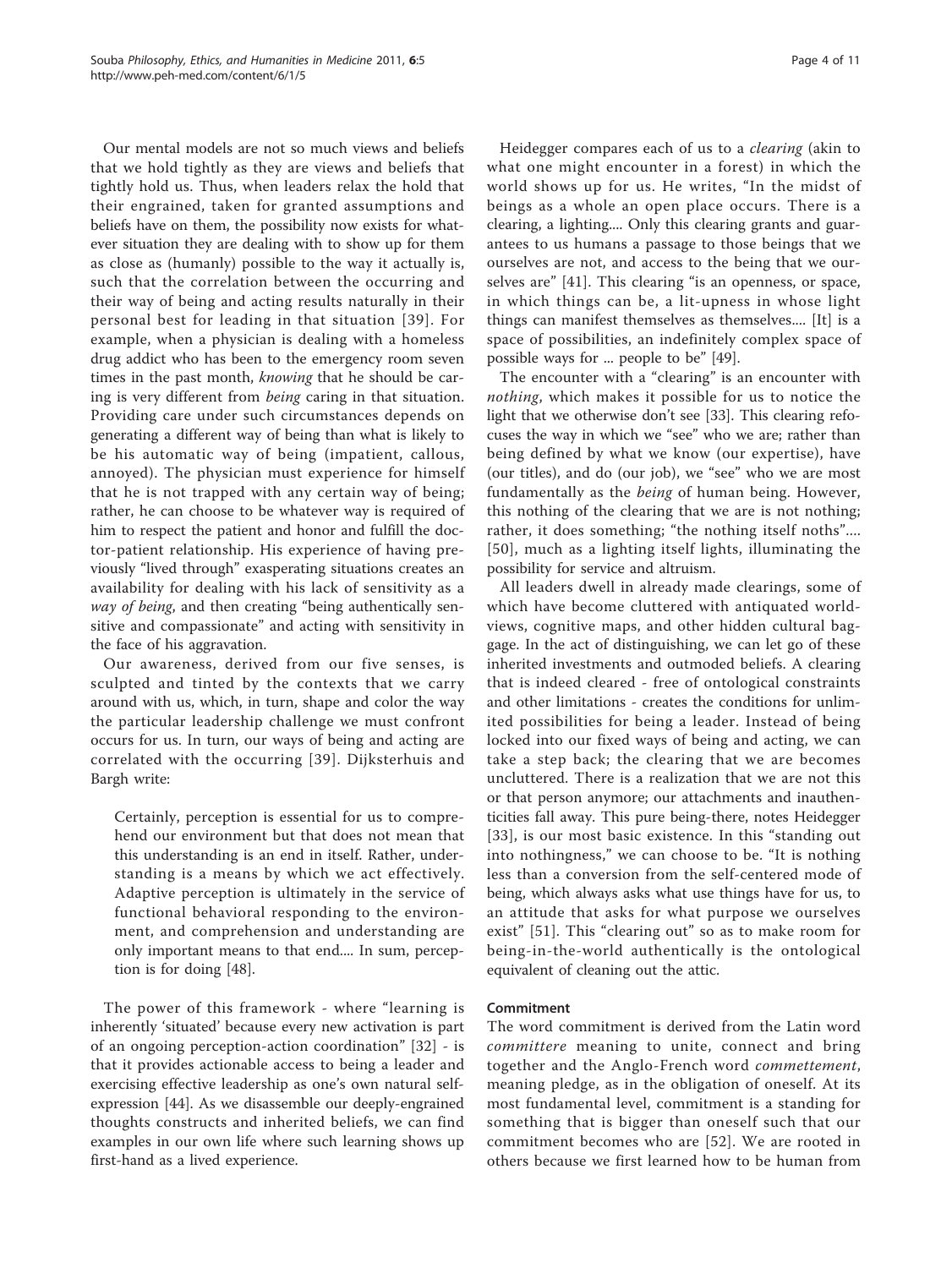others. As human beings "we are articulate clearings of care over that world which exists because of us," and as "entities who care we are valuing beings and thus have concern at the very heart of our existence.... As open to being-their-possibilities, we are beings whose being remains in question.... We, as beings who exist, are both called and compelled to become who we are, and, all self-becoming is inevitably a change in our being-in-theworld" [[53\]](#page-10-0).

Leaders must be committed to a future that is larger than themselves [[39](#page-9-0),[52](#page-10-0)]. Such a commitment is most powerful when it defines oneself and one's purpose in life while simultaneously caring for others.

[W]e cannot concern ourselves only with ourselves. Personal fulfillment cannot explicitly focus on oneself, as if selfhood were best taken care of in a literal and direct manner. Self-fulfillment comes not from a focus on one's self per se. Instead, we are concernfully absorbed by that with and which we meaningfully weave our lives...[[38](#page-9-0)].

Commitments that are hollow or partial succumb and are short-lived. Real commitment means being steadfast about creating the future one stands for and being unflustered by the breakdowns that invariably show up along the way. Otherwise, the temptation to back off with the smallest derailment will be too great; after all, that envisioned future is only a possibility, not a guarantee. Commitments cannot be legislated or mandated; they have to be willingly voluntary. Leaders in health care must attend to a future that unleashes the kind of resoluteness that Gabriel Marcel characterizes as "entered upon by the whole of myself, or at least by something real in myself which could not be repudiated without repudiating the whole - and which would be addressed to the whole of being and would be made in the presence of that whole" [[54\]](#page-10-0). For example, when a physician commits to providing her patients with the best care she knows how, she is taking a stand for the inviolability of the doctor-patient relationship. When a teacher commits to making available the best education possible, he is taking a stand for his students. These deepest commitments are our stand in life. Margaret Farley [\[55](#page-10-0)] explains:

Indeed, the history of the human race, as well as the story of any one life, might be told in terms of commitments.... At the heart of this history, however, lies a sometimes hidden narrative of promises, pledges, oaths, compacts, committed beliefs, and projected visions. At the heart of any individual's story, too, lies the tale of her or his commitments wise or foolish, sustained or broken, fragmented or integrated into one whole.... Commitment seems, in our ordinary language, to include a notion of willingness to do something for or about whatever we are committed to.

As physicians, our most genuine commitments - those that are conveyed by fundamental tenets of medical ethics and professionalism - are often thwarted by our hidden assumptions and ways of doing things get in the way. Since these attachments are both diversions and obstacles, we must move them out of the way so we can make room for our stand.

#### Integrity

The word integrity is derived from the Latin words integritas and integer which mean whole, entire, and intact. Integrity refers to the condition of an object, person, or organization as being whole, complete, and perfect [[39](#page-9-0)]. When we talk about the integrity of a compensation model or a health care plan we mean that it is unimpaired in performing its intended functions. Integrity is a necessary condition for functionality and workability, and the resultant level of workability determines the available opportunity for performance [[56\]](#page-10-0). Imagine a car whose front wheels are out of alignment; its lack of integrity results in poor function and performance, i.e., inferior workability.

For an individual, department, or organization, integrity has to do with that entity's word being whole and complete. Honoring your word means you don't break it or if you discover you cannot keep your word, you say that you will not be keeping it to those who were counting on your word and clean up any inconvenience or misunderstanding you caused by not keeping your word [[39,](#page-9-0)[56](#page-10-0)]. By "keeping your word" we mean doing what you said you would do - in other words, keeping your promise. Word requires transparency about what one is giving one's word to, to whom it is being given, and by when the promise given by the word will be executed. Putting integrity into practice as sticking to one's word creates the foundational opportunity for superior performance at both the individual and organizational level. In the absence of this foundation, exceptional performance is not possible and certainly not sustainable.

#### Authenticity

The word "authentic" originates from the Greek word authentes meaning "one acting on one's own authority," i.e., that one is the accountable author of one's actions and behaviors. Being authentic is being and acting consistent with who you hold yourself out to be for others (to include who you allow others to hold you to be), and who you hold yourself to be for yourself [[39](#page-9-0),[44](#page-9-0)]. Nietzsche reminds us, "The individual has always had to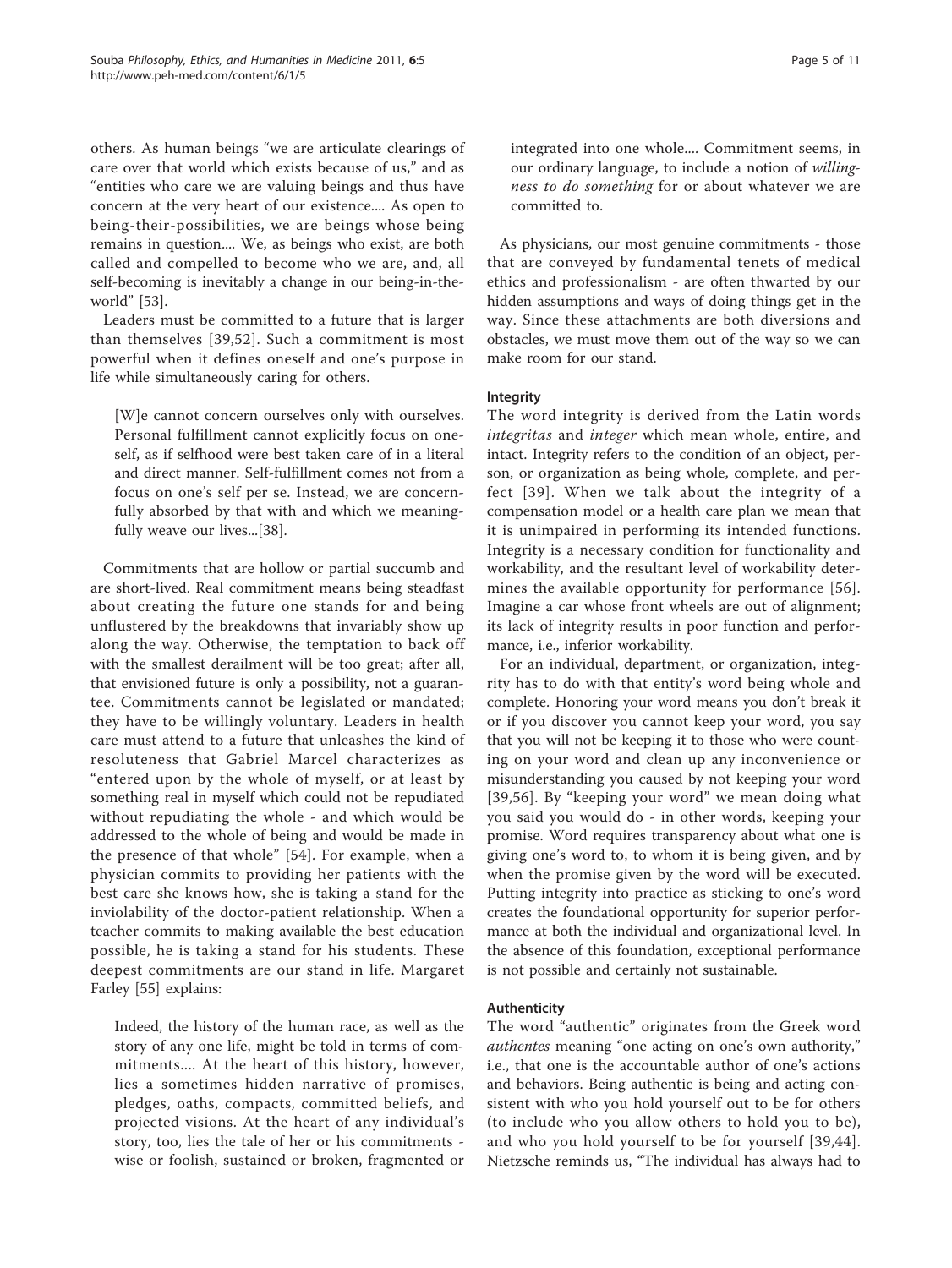struggle to keep from being overwhelmed by the tribe. If you try it, you will be lonely often, and sometimes frightened. But no price is too high to pay for the privilege of owning yourself" [[57\]](#page-10-0).

Our desire for approval and our need to look good and measure up drives inauthentic actions and behaviors. But Hyde [[58\]](#page-10-0) points out that "the judgment that we are somehow in error being this way is inappropriate.... The authentic self is not one that has managed to escape the everyday thrownness of human being; rather, it is a self that has taken hold of that thrownness 'in its own way.' It has appropriated the everyday way of being, recognized it, allowed it, and owned it, rather than continuing to be owned by it." Thus, authenticity is about acknowledging our inauthenticity and taking responsibility for our "thrownness." Lebeau and Maclean [[59](#page-10-0)] explain:

Somehow, beyond our ability to grasp, we simply found ourselves here, in this place, at this time, with these parents, with this body.... [W]e are born into something static, but are 'thrown' into something moving and dynamic; we are born 'on the run', so to speak. This 'thrownness' is not something over which we have control or which we have consciously chosen.... Thus, we embark upon our life journey from a position of *absolute* innocence and we must assume absolute responsibility for where we find ourselves if we are to live authentically. We could not choose how we were 'thrown' but what we can choose, and this is the crucial responsibility of being human, is how to be with how we were thrown.

To live authentically as a leader in health care means to be, regardless of the circumstances of our thrown 'situatedness', cause in the matter of our own lives, responsible for creating the clearing that we are. This, however, is a tall order; our attachment to the 6As admiration, achievement, attention, authority, appearance, and affluence - is a powerful lure towards inauthenticity [[36,37\]](#page-9-0). This inevitable thrownness to self-concern dislodges us from the full possibility of being-with others and is a major source of our inauthenticity.

Conventionality - "falling prey to the world" [[60](#page-10-0)] - is perhaps the most common form of inauthenticity; we become absorbed by being-with-others or being-withthings to the extent that we no longer "live out" our authentic self. Inauthenticity can be described as being "not our own," yielding to the pressures of society, having "lost ourselves in the everydayness of existing among things and people." If you can manage to be like everyone else, you need not make your own choices. You can turn to others for advice and direction and

For Heidegger, being human is being-in-the-world. Connected to this way of being is a way of acting such that our way of being and our way of acting are two sides of the same coin, distinguishable but inseparable. As such, our being is a "thrown projection," which has profound implications for the meaning of an authentic existence:

[W]e cannot be authentic every once and a while.... To be creatively original, to be authentic in care-taking, is to dwell habitually in the moment of decision.... Authenticity, therefore, does not exist as a single act; it exists only as a habit.... To encounter others authentically is to embody a passionate responsibility which does not simple take over the caring of others. Such a responsibility, on the contrary, operates by loosening others "from their 'they' selves" (from the inauthentic selfhood of "anyone") and thereby frees them for their own most peculiar possibilities of care. Selfhood within authentic existence fundamentally acknowledges its indebtedness to others and, in turn, is called to free others for their own possibilities [[38\]](#page-9-0).

It takes courage to "be-in-the-world" and deal with our "thrownness." Tillich [[61](#page-10-0)] writes: "Courage as the universal and essential self-affirmation of one's being is an ontological concept. The courage to be is the ethical act in which man affirms his own being in spite of those elements of his existence which conflict with his essential self-affirmation." The courage to "be" across the full range of possibilities in life is a feature of an authentic human being. Our way of being and acting in the present is limited and shaped by the future into which we are living. Said otherwise, the future is the context for the present. Many adults are content living into their So-So (same 'ol, same 'ol) future, unwilling to take a powerful stand for something larger than themselves [[37\]](#page-9-0). Their future becomes largely a continuation of the past. They regard being free as being free of responsibilities, rather than as an opportunity to take a stand for something larger than themselves. This disengagement is associated with submissiveness, as John Gardner [\[62](#page-10-0)] observed: "One of the clearest dangers in modern society is that men and women will lose the experience of participating in meaningful decisions concerning their own life and work, that they will become like cogs in the machine.... They tend to accept the spectator role and to sink into passivity."

The destabilization of medicine's ethical foundation is perpetuated by mental maps and frames of reference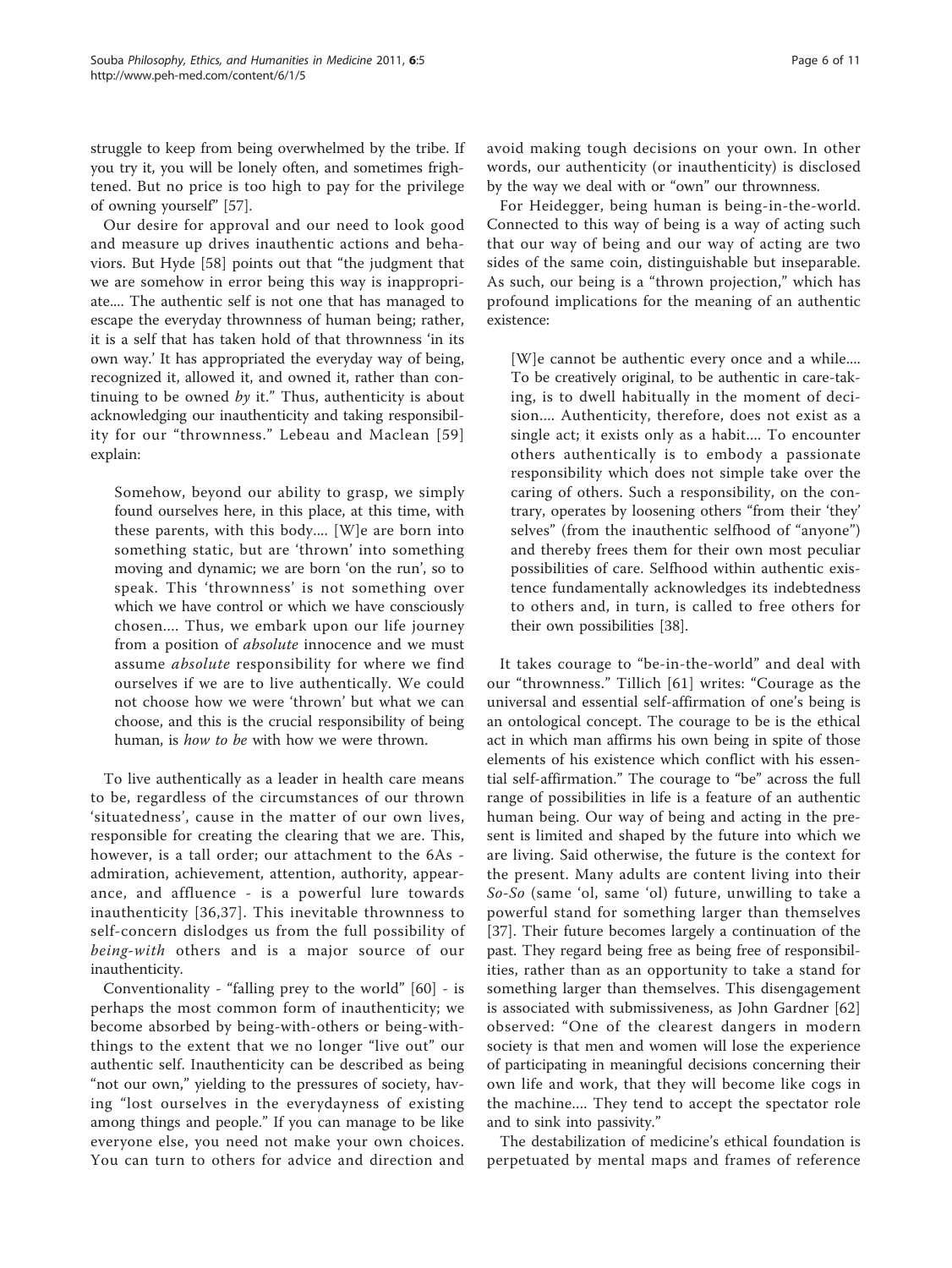that de-emphasize the supremacy of the doctor-patient relationship and emphasize physician-centeredness, remuneration, and reward above service. In exposing these mental maps their hold on us is relaxed, which creates new opportunity sets for being and action (patient-centeredness, service, justice) that embody medical professionalism. The four fundamental pillars of being serve as the ontological leadership foundation upon which and from which the ethical foundation of medicine is sustained. They are factors of production, so to speak, which give leaders actionable access to being a leader and exercising effective leadership. In translating being that is aware, committed, in integrity, and authentic into action, one, a) is mindful of one's alreadyalways-listening and other ontological constraints as an observer in life; b) takes a stand for creating a future bigger than oneself that would not otherwise happen; c) honors one's word, and; d) lives and acts consistently and genuinely with who one holds oneself to be for oneself and for others. Such a leadership framework is a powerful foundation for the ethical principles of medicine.

## Language and Being "in Action"

Our "being" as a leader is meant to be converted into action, observable and measurable as the exercise of competent leadership. Being without action is a dud; action without being is an unguided missile. For many of us, our focus as leaders is outward - on ourselves, on looking good and standing out. Fromm [[63\]](#page-10-0) argues that having and being are two fundamental modes of existence. The having mode "is centered on property and profit... In the having mode, one's happiness lies in one's superiority over others, in one's power.... In the being mode it lies in loving, sharing, giving."

We spend much of our lives on the run "doing" achieving, impressing, acquiring, parleying - so we can measure up, be accepted, and be popular. We listen for confirmation that what we're saying is "right" and that we are "right." Bineham and Hyde [[64\]](#page-10-0) write, "Perhaps the single greatest barrier to dialogue is the pervasive human impulse to defend one's identity - one's self; and whatever one identifies with and as oneself - from any perceived threat. If one can recognize defensiveness as an inevitable aspect of human being, and can grant it being without feeling personally to blame for it, there is a possibility beyond it."

Leadership is a languaged experience, whereby the previously undistinguished becomes spoken and meaning-full, "released" for existence in reality. The realm of languageability includes the already spoken (both speaking and writing), the unspoken but communicated (to include the "speaking" of actions), the not yet spoken, and the unlanguagable (beyond the grasp of speaking).

Whenever we observe someone being a leader or experience ourselves as leading, we "see" that person (or ourself) functioning in the sphere of language. Kegan [\[65](#page-10-0)] writes, "All leaders are leading language communities. Though every person, in any setting, has some opportunity to influence the nature of language, leaders have exponentially greater access and opportunity to shape, alter or ratify existing language rules.... The only question is what *kind* of language leaders we will be."

Listening is the indispensable heart of discourse in relation to others and even to oneself; "listening to...is the existential being-open of [human being] as beingwith for the other [[33](#page-9-0)]." The capacity to listen generously and non-judgmentally, so as to discern the context from which it is spoken, creates an access not previously available that deepens one's understanding of another person's point of view, allowing the listener to recreate for himself what is actually being said. "We do not merely speak the language - we speak by way of it. We can do so solely because we always have already listened to the language [\[66](#page-10-0)]."

In speaking with power, the leader's intent is to make something meaningful happen to and for the listener an insight, a breakthrough in thinking, a sense of empowerment, or perhaps just greater clarity. We relate most powerfully with others inside of what they are committed to, inside their stand. In turn, one's listening creates what one says. Several studies indicate that female physicians are more empathic listeners, engage in greater two-way communication, and are better at encouraging patients to talk more freely than their male colleagues [[67-69\]](#page-10-0). Leadership, in a very real sense, is born out of listening.

Because people's beliefs about themselves and their world inevitably are based on the interpretations they make from their own experiences and situations, each person's beliefs are different and each person can be said to live in a different reality. Moment to moment, our constructed "reality" reflects the way in which what we are dealing with (a person, a dialogue, a situation) "shows up" for us [[37,](#page-9-0)[70\]](#page-10-0). For example, if hospital administrators show up for us as "suits" or "bean counters," we will deal with them as such. Or, if patients occur for us as "trolls," "dirtballs," "gomers," or "widgets," our way of interacting with them and caring for them will be correlated with that occurring and contribute to a dehumanizing culture [[71-75\]](#page-10-0). But the way a particular person or situation occurs for us is rarely an accurate representation of the way that person or situation actually is because our context is always already inevitably colored by biases and filters that distort what is actually there. The relationship of being to action is contextual; by "unconcealing" our biases and assumptions, we create the possibility - for a match between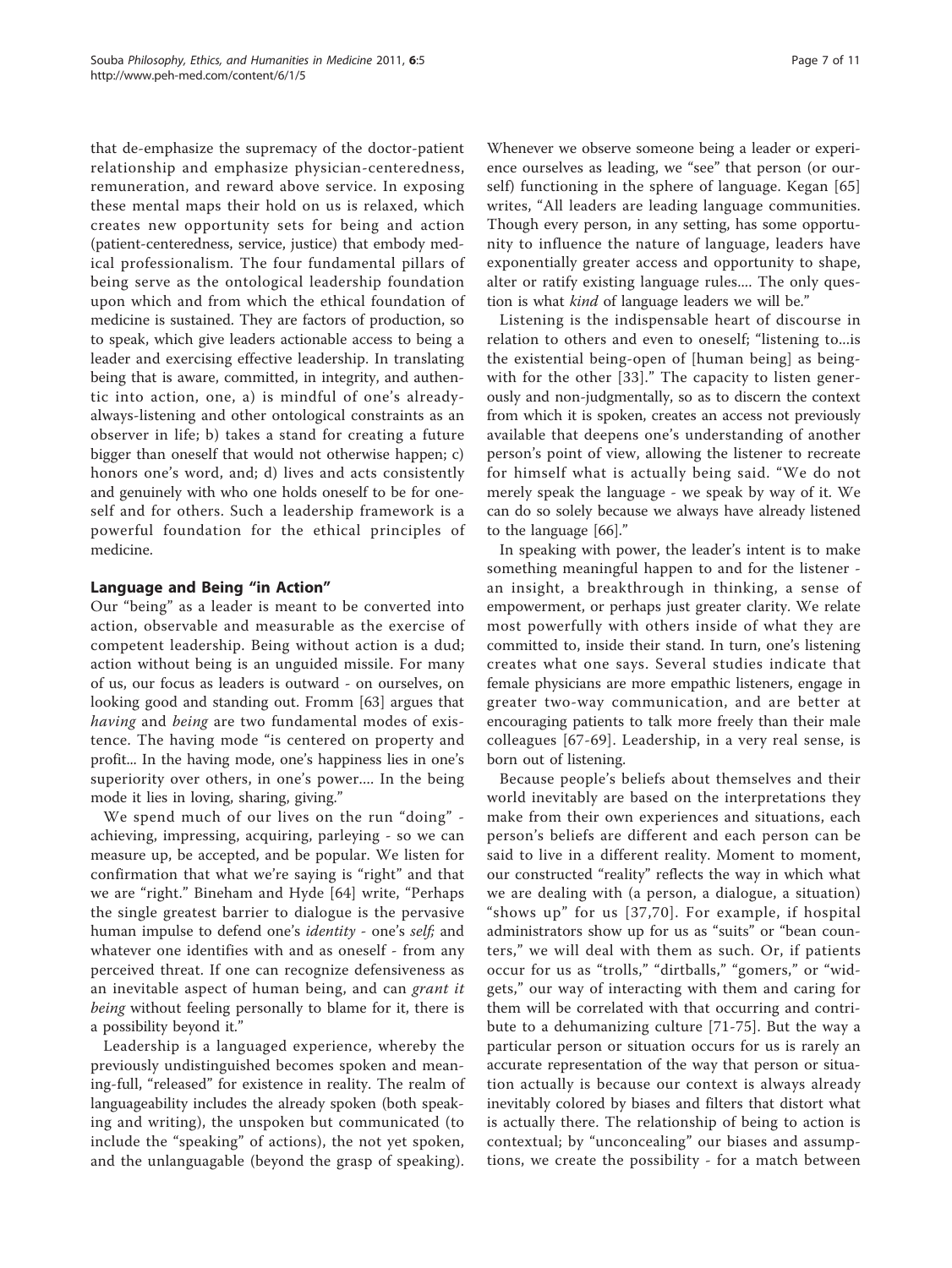the way in which the challenge we are dealing with occurs for us and our way of being and acting - that results naturally in our personal best for leading in that situation.

How do we expose these veiled worldviews and mental maps so we can take a stand for "being" with greater awareness, commitment, integrity and authenticity? Guignon [[76](#page-10-0)] gives us a clue:

Since language is the medium in which both self and the world can first be discovered, the meaning of 'being' must first be understood as embedded in the resources of language.... [Being] is used to capture that man, as a 'happening' or 'event,' takes a stand on his being in his every day activities.... We are always free to make something of our lives as a whole within the confines of the situations into which we are thrown.... [In] this possibility as 'beingfree for its own most ability-to-be,' who we are, what we are, is determined by the concrete possibilities we take over on taking a stand on the project of our lives.

The transformative power of language resides in its ability to distinguish and shape reality. As noted by Gadamer [[11\]](#page-9-0), "[Language] has its real being only in the fact that the world is re-presented within it ... language has no independent life apart from the world that comes to language within it." The world we experience the world that "shows up" for us - is largely constituted in language. In other words, language does not merely reflect reality; as a constitutive element it has the power to shape, even create, how we represent reality. It functions as a kind of lens that brings issues into sharper focus and adds clarity, allowing us to see details and "make sense" more perceptively. Language discloses a whole new world to us - a distinctively human world that we would otherwise have limited access to. Rorty [[77\]](#page-10-0) argues that "a talent for speaking differently, rather than arguing well, is the chief instrument of cultural change."

This idea that reality is constituted in language is core to an ontological approach to leadership. Language reframes our observing, sensemaking, and feelings so we can be a different kind of leader. When we change our thinking and speaking, a different reality becomes available to us. Shifts in our mental maps generate new possibilities for desired actions and outcomes not previously accessible. The distinctions that we share with one another, with the intent of achieving mutual understanding, are those that occur in language. This common sensemaking is the foundation for connectivity, collaboration, and alignment, essential activities in any organization.

Thus, language is the most powerful resource we have for creating and transforming the realities we have to deal with in our lives. Transformative language doesn't describe how a situation occurs; it transforms how it occurs by rewriting the future [[40](#page-9-0)]. The kinds of possibilities (personal and institutional) that leaders bring into existence are related to their ability to make distinctions as observers and listeners. Maturana [[78](#page-10-0)] writes:

Distinctions take place in the domain of experiences.... It is only as different domains of languaging that physics, biology, philosophy, cooking, politics, or any cognitive domain exists.... Without observers nothing can be said, nothing can be explained, nothing can be claimed.... In fact, without observers nothing exists, because existence is specified in the operation of distinction of the observer.

Often, we cannot change the content of our lives, be it the rejection of a grant, a colleague newly diagnosed with cancer, or a child with a learning disability. But while we can't do much about what we know, we can alter the way we know it. We have the freedom to alter the way we distinguish the situations that occur in our lives; we can shift the context. Content is always observed within a linguistic context, one created by distinctions. Only by means of language can you and I lead ourselves, each and every day, to become the wiser, more enlightened, and more evolved human beings that we are intended to become. Anton writes, "Speech is as much for individuals as for others. This means that thought is no less social than speech is thoughtful. Why? Because persons make sense to themselves as they make sense to others: by speech. I speak to share thought with myself.... Language does not simply 'represent' thought; speaking or listening - to myself or to others - accomplishes thought [\[79](#page-10-0)]." We transform ourselves into better leaders through language.

# Being and Transformation

Intimately linked to an ontological context for leadership in health care is the ethical foundation that naturally emerges. Being and ethicality in medicine are correlated. When one is being a leader in medicine who takes a stand for the inviolability of the doctor-patient relationship, one naturally places service above reward. We cannot compare delivering health care to delivering the mail. Illness and suffering are not just biologic problems to be solved by research and technology - they are also enigmas which can point out our limitations, vulnerabilities, and frailties, and our link with one another. Ultimately, both our understanding of and approach to the physician-patient relationship depends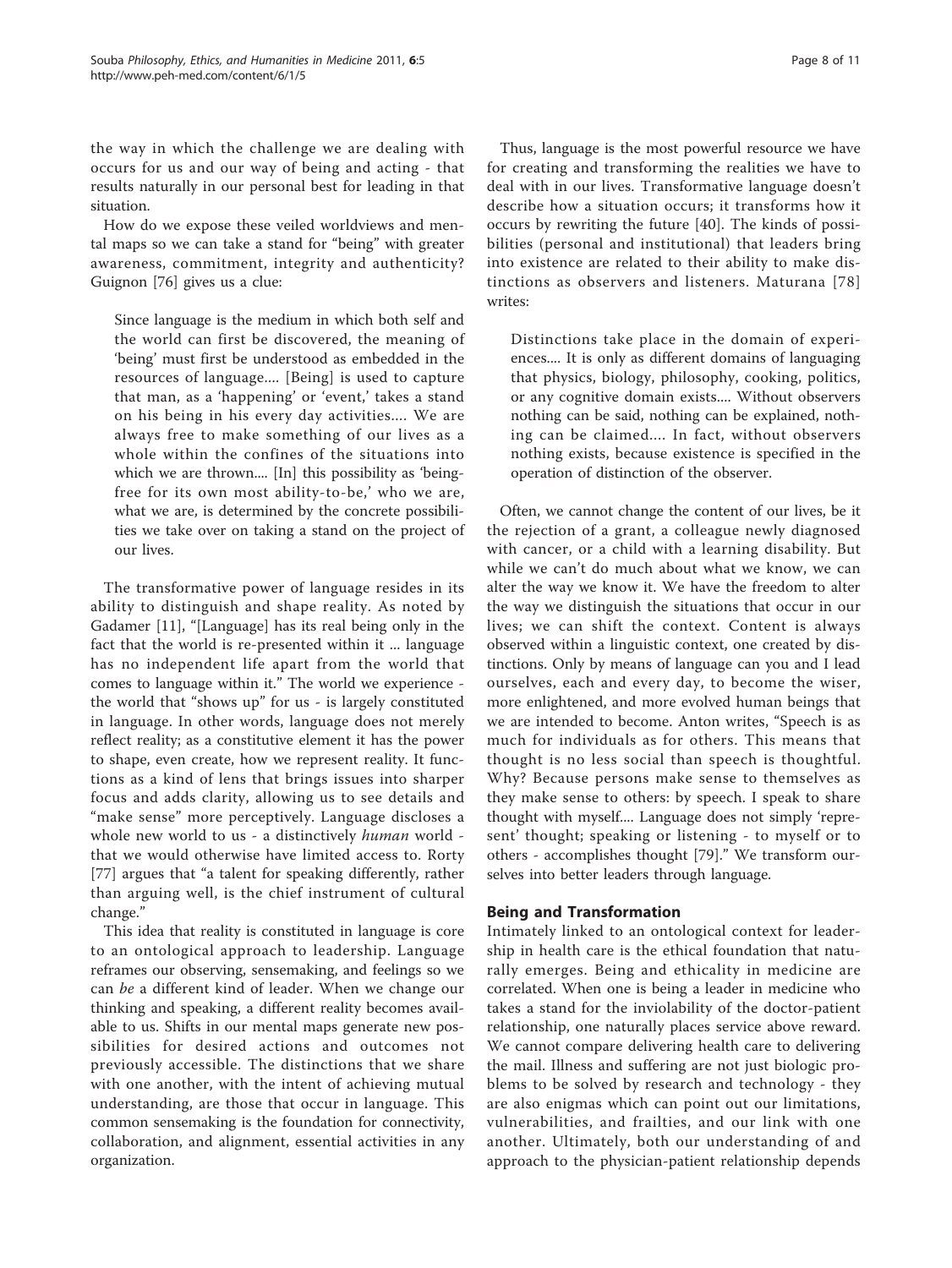on our ontology that frames what it means to be human, of the purpose and meaning of human life. To fracture that relationship by exchanging compassion and justice in favor of the marketplace is something none of us would want for ourselves. McLaughlin writes, "The rush to transform patients into units on an assembly line demeans medicine as a caring as well as curative field, demeans the respect due every patient and ultimately demeans illness itself as a significant human condition" [[80](#page-10-0)].

The four ontological pillars - awareness, commitment, integrity, and authenticity - constitute a framework for leadership that provides physicians and health care executives with a context within which and from which their conversations, decisions, and conduct are naturally connected to the basic tenets of medical ethics and professionalism. While one could make a case for other framework elements (e.g. compassion, honesty, fairness), the four foundational pillars discussed in this paper encompass them. In his magnum opus, A Theory of Justice, Harvard political philosopher John Rawls [\[81\]](#page-10-0) poses a provocative question: What kind of world would you want to be born into if you did not know what your social status would be, what your intelligence and natural abilities would be, or what your opportunities in life would be? Indeed, this is the kind of world we are each born into. Mindful, discerning people, argues Rawls, would answer this critically important question by replying that they would opt for a world that was compassionate and just. The ontological framework discussed in this paper is consistent with Rawls' writings.

The transformation of health care begins with a shift in our understanding of what it means to be a leader. When a physician creates for himself a future for healthcare to which he is committed that is bigger than his own agenda, that future "uses" him in that it provides a context from which his correlated actions are altruistic, service-oriented, and attentive to social justice. When a hospital executive distinguishes his already-always-listening that says "we want to avoid uninsured patients", it creates the possibility for taking a stand for patient autonomy and justice. When a health care provider gives his word to the Charter on Professionalism [\[2\]](#page-9-0), he makes a promise (that uses him) to maintain patient confidentiality, improve quality of and access to care, and to practice medicine so as to ensure the just distribution of finite resources.

Many of the circumstances that physicians and other health care leaders have been "thrown" into - the corporatization of medicine, decreasing reimbursement for services rendered, increasing time constraints, and more regulations - are seriously taxing the underlying code of medical ethics and professionalism [[1](#page-9-0),[3](#page-9-0),[43](#page-9-0)[,82-87](#page-10-0)]. As observers, we can ask: What distinctions (thoughts, mindsets, feelings, experiences, and assumptions) are disclosed to me in my thrownness? How does this situation that I've been thrown into occur for me? Am I willing to observe it differently? Guignon [[76\]](#page-10-0) writes: "The outcome of our lives is something that matters to us; it is *at stake* or *in question* for us. And because the point of our lives is an issue for us, we always take some concrete stand on our Being-a-whole." In taking a stand for our being, we can ask: From a position of awareness, commitment, integrity, and authenticity, what is the optimal orientation for my "being-in-the-world" in this situation, right now?

Good leaders help us "see" our filters and blind spots by creating insights that make revisions of our mental maps possible. This opens the door to meaningful personal change. The moment we are willing to challenge a deeply held assumption or a habitual way of behaving, the possibility of transformation becomes real. Ontologically, this leadership approach entails an inward journey of self-discovery and reinvention. In the cognitive, affective and behavioral neuroscience realm, it is about letting go of our obsolete mental maps that hold us back from exercising more effective leadership. Electrophysiologically, this new learning involves re-wiring of neural circuits. Functionally, this leadership journey enhances our workability, performance, and joy in life.

What if the future of your medical center or college of medicine lay in your hands? And what if all that you could do (or not do) as a leader depended on your way of being? What distinctions would you want to emerge from your being as an observer? What ways of being would preserve the ethical foundation of medicine? What kind of language leader would you want to be? Because leadership exists in the sphere of language and the future exists only in language, leadership is called for when a desired future (one that fulfills the legitimate and rightful concerns of the relevant parties) can only be achieved by creating a new linguistic context, one that creates openings and possibilities (previously unavailable) that give people being and action in the present that results in the realization of that desired future [\[39](#page-9-0)].

Who we are being as a leader in medicine is our stand in life. Our stand is an expression of our deepest commitments. It is connected to action that focuses on improving the lives of others - our patients, our students, our peers, and our community. How we are being as a leader is aware, committed, in integrity, and authentic. What we are being as a leader is joy. Tillich [[61](#page-10-0)] writes, "Joy is the emotional expression of the courageous Yes to one's own true being." Where we are being is in our thrownness, wherever life takes us, in spite of the uncertainty. Why we are being a leader is because we are called to be. The call to "be", notes Heidegger [\[33](#page-9-0)], "is precisely something which we ourselves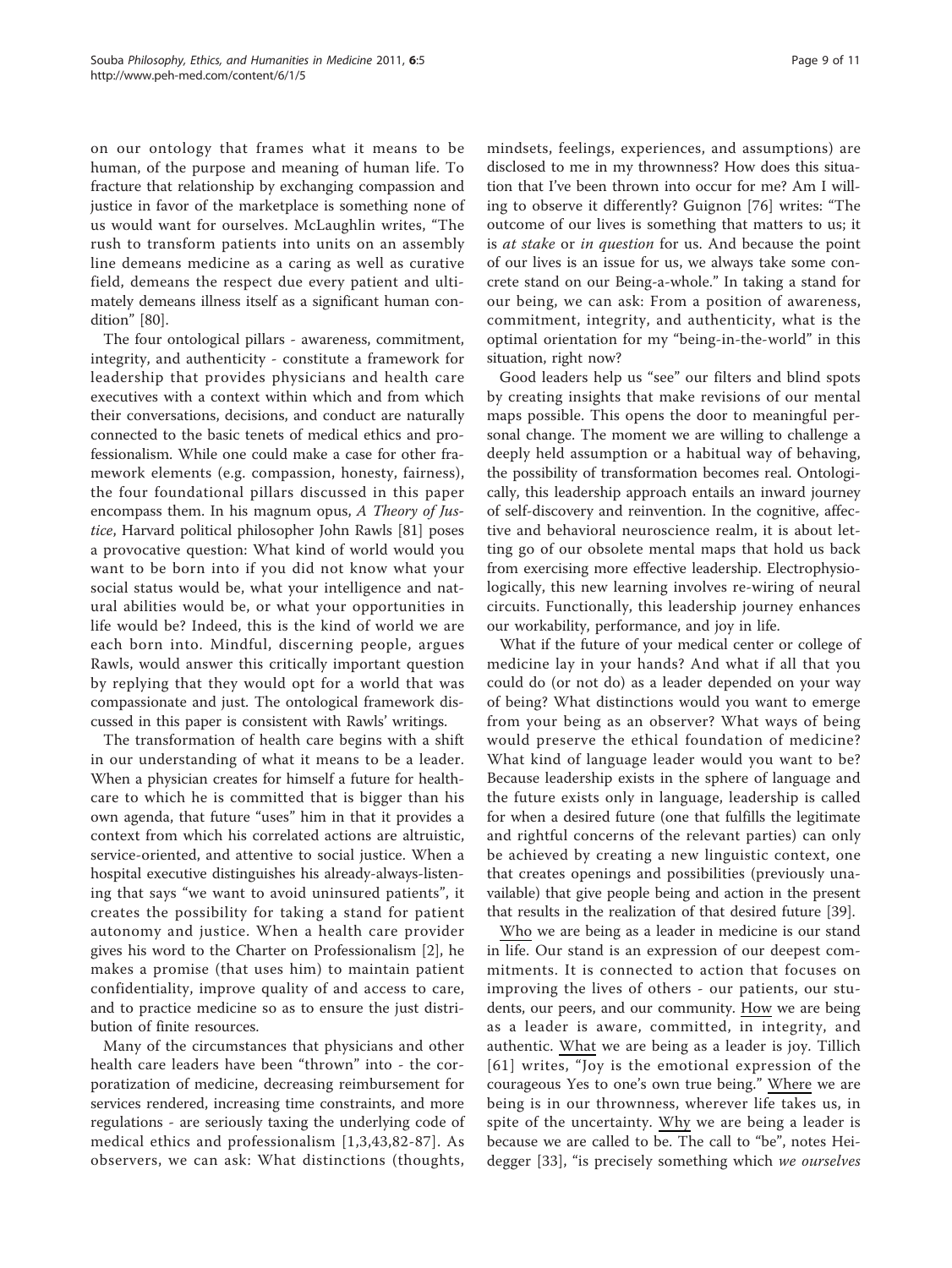<span id="page-9-0"></span>have neither planned nor prepared for nor voluntarily performed, nor have we ever done so. 'It' calls, against our expectations and even against our will. On the other hand, the call undoubtedly does not come from someone else who is with me in the world. The call comes from me and yet from beyond me and over me."

#### Acknowledgements

The author thanks Werner Erhard, Joe DiMaggio, Michael Jensen, and Kari Granger for their helpful conversations and insights.

#### About the author

Wiley "Chip" Souba (pronounced Show-buh) serves as Vice-President for Health Affairs and Dean of the Medical School at Dartmouth College. He holds a faculty appointment as Professor in the Dept of Surgery and in the Tuck School of Business. Dr. Souba is an AOA graduate of the University of Texas Medical School in Houston, where he also did his surgical residency. He earned a Doctorate in Science in Nutritional Biochemistry at the Harvard School of Public Health and subsequently did a fellowship in Surgical Oncology at the MD Anderson Hospital and Tumor Institute in Houston. Dr. Souba earned his MBA at the Boston University College of Business. He is recognized for his innovative approaches to developing leaders and leadership. He writes and lectures regularly on topics such as health care leadership challenges, personal and organizational transformation, leading oneself, barriers to effective leadership, and the language of leadership. Author details: Office of the VP and Dean, Medical Administration, 1 Rope Ferry Road, Hanover, NH 03755

#### Competing interests

The author declares that they have no competing interests.

Received: 29 March 2010 Accepted: 24 February 2011 Published: 24 February 2011

#### References

- 1. Kirch D, Vernon D: [The ethical foundation of American medicine: in](http://www.ncbi.nlm.nih.gov/pubmed/19351948?dopt=Abstract) [search of social justice.](http://www.ncbi.nlm.nih.gov/pubmed/19351948?dopt=Abstract) JAMA 2009, 301(14):1482-1484.
- 2. Sox H: [Medical professionalism in the new millennium: A physician](http://www.ncbi.nlm.nih.gov/pubmed/11827500?dopt=Abstract) [charter.](http://www.ncbi.nlm.nih.gov/pubmed/11827500?dopt=Abstract) Ann Int Med 2002, 136:243.
- Lee TH, Emanuel E: [Tier 4 drugs and the fraying of the social compact.](http://www.ncbi.nlm.nih.gov/pubmed/18650510?dopt=Abstract) N Engl J Med 2008, 359(4):333-335.
- 4. Lee T: [Turning doctors into leaders.](http://www.ncbi.nlm.nih.gov/pubmed/20402055?dopt=Abstract) Harvard Business Review 2010, 88(4):50-58.
- 5. Block P: Stewardship. Berrett-Koehler Publishers, San Francisco; 1996. 6. Souba W: [Professionalism, responsibility, and service in academic](http://www.ncbi.nlm.nih.gov/pubmed/8560372?dopt=Abstract) [medicine.](http://www.ncbi.nlm.nih.gov/pubmed/8560372?dopt=Abstract) Surgery 1996, 119:1-9.
- 7. Denzin N, Lincoln Y: Paradigms and Perspectives in Contention. In The SAGE Handbook of Qualitative Research. Edited by: Denzin N, Lincoln Y. Sage Publications. Thousand Oaks, CA; 2005:.
- 8. Gibson Burrell, Morgan Gareth: Sociological paradigms and organizational analysis: elements of the sociology of corporate life. London, Heinemann; 1979.
- Matteson J, Irving J: Servant versus self-sacrificial leadership: a behavioral comparison of two follow-oriented leadership theories. International J of Leadership Studies 2006, 2(1):36-51.
- 10. Bowers T: Ontological support for multiparadigm multimethodologies: isomorphic process-structures and the critical moment. Proceedings of the 54th meeting of the Int'l Society for Systems Science [[http://journals.isss.org/](http://journals.isss.org/index.php/proceedings54th/article/view/1466/47) [index.php/proceedings54th/article/view/1466/47](http://journals.isss.org/index.php/proceedings54th/article/view/1466/47)], Accessed 8/23/10.
- 11. Gadamer HG: Truth and Method.Edited by: Weinsheimer J, Marshall DG. Continuum Publishing Group. New York; 2005:.
- 12. Hay C: Does ontology trump epistemology? Notes on the directional dependence of ontology and epistemology in political analysis. Politics 2007, 27(2):115-118.
- 13. Gandadean A: The awakening of global reason: The logical and ontological foundation of integral science. World Futures 2006, 62:56-74.
- 14. Smith R: Medicine'[s core values.](http://www.ncbi.nlm.nih.gov/pubmed/7888834?dopt=Abstract) British Medical Journal 1994, 309:1247-1248.
- 15. Lencioni P: [Make your values mean something.](http://www.ncbi.nlm.nih.gov/pubmed/12140851?dopt=Abstract) Harvard Business Review 2002, 113-117.
- 16. Souba W: Academic medicine'[s core values: What do they mean?](http://www.ncbi.nlm.nih.gov/pubmed/14697280?dopt=Abstract) J Surg Res 2003, 115:171-173.
- 17. Souba W, Day D: [Leadership values in academic medicine.](http://www.ncbi.nlm.nih.gov/pubmed/16377814?dopt=Abstract) Academic Medicine 2006, 81:20-26.
- 18. Lucey C, Souba W: [The problem with the problem with professionalism.](http://www.ncbi.nlm.nih.gov/pubmed/20505405?dopt=Abstract) Academic Medicine 2010, 85:1018-1024.
- 19. Stephenson J: Getting down to business. British Medical Journal 2009, 339:1170-1171.
- 20. Gilkey R: The 21st Century Health Care Leader. Jossey Bass. San Francisco; 1999.
- 21. Simon M, Stautzenbach T: [Leaders are made, not born.](http://www.ncbi.nlm.nih.gov/pubmed/12954848?dopt=Abstract) Journal of Bone and Joint Surgery 2003, 85:1833-1836.
- 22. Guptill J: [Knowledge management in health care.](http://www.ncbi.nlm.nih.gov/pubmed/16080410?dopt=Abstract) J Health Care Finance 2005, 31(3):10-14.
- 23. Garman A, Burkhart T, Strong J: [Business knowledge and skills.](http://www.ncbi.nlm.nih.gov/pubmed/16605218?dopt=Abstract) Journal of Healthcare Management 2006, 51(2):81-85.
- 24. Kotter J: What leaders really do. Harvard Business Review 2001, 79(11):85-97.
- 25. Kabir C, Potty A, Sharma R: Current opportunities for the development of leadership skills for doctors. The International Journal of Clinical Leadership 2008, 16:115-19.
- 26. Grigsby K, Hefner D, Souba W, Kirch D: [Recruiting, retaining, and](http://www.ncbi.nlm.nih.gov/pubmed/15165977?dopt=Abstract) [sustaining the future-oriented department chair.](http://www.ncbi.nlm.nih.gov/pubmed/15165977?dopt=Abstract) Academic Medicine 2004, 79:571-577.
- 27. Goleman D: What makes a leader? Harvard Business Review 2004, 82(1):82-91.
- 28. Heifetz R, Laurie D: The work of leadership. Harvard Business Review; 2001:79(11):131-140.
- 29. Souba W, Mauger D, Day D: [Does agreement on institutional values and](http://www.ncbi.nlm.nih.gov/pubmed/17327717?dopt=Abstract) [leadership issues between deans and surgery chairs predict their](http://www.ncbi.nlm.nih.gov/pubmed/17327717?dopt=Abstract) institutions' [performance?](http://www.ncbi.nlm.nih.gov/pubmed/17327717?dopt=Abstract) Academic Medicine 2007, 82:272-280.
- 30. Mannion R, Davies H, Marshall M: [Cultural characteristics of](http://www.ncbi.nlm.nih.gov/pubmed/16375066?dopt=Abstract) "high" and "low" [performing hospitals.](http://www.ncbi.nlm.nih.gov/pubmed/16375066?dopt=Abstract) Journal of Health Organization and Management 2005, 19(6):431-439.
- 31. Kirch D, Grigsby R, Zolko W, Moskowitz J, Hefner D, Souba W, Carubia J, Baron S: [Reinventing the academic health center.](http://www.ncbi.nlm.nih.gov/pubmed/16249294?dopt=Abstract) Academic Medicine 2005, 80:980-989.
- 32. Clancey W: Situated action: A neuropsychological interpretation. Cognitive Science 1993, 17(1):87-116.
- 33. Martin Heidegger: Being and Time.Edited by: John Macquarrie, Edward Robinson. SCM Press. London; 1962:.
- 34. Weick K: Sensemaking in Organizations. Sage Publications. Thousand Oaks, CA; 1995.
- 35. Weick K, Sutcliffe K, Obstfeld D: Organizing and the process of sensemaking. Organization Science 2005, 16(4):409-421.
- 36. Souba W: [The inward journey of leadership.](http://www.ncbi.nlm.nih.gov/pubmed/16533626?dopt=Abstract) J Surg Res 2006, 131:159-167.
- 37. Souba W: [Leading again for the first time.](http://www.ncbi.nlm.nih.gov/pubmed/19944793?dopt=Abstract) J Surg Res 2009, 157:139-153.
- 38. Anton C: Selfhood and Authenticity. SUNY Press. Albany; 2001.
- 39. Erhard W, Jensen M, Zaffron S, Granger K: The Ontological Constraints Limiting Access to Leadership: What You Must Take Away to Create Access to Being a Leader and the Effective Exercise of Leadership. Law, Behavior & the Brain;[<http://ssrn.com/abstract=1238158>], Harvard Business School Negotiations, Organizations and Markets Unit Research Paper Series No. 09-022; Barbados Group Working Paper No. 08-01; Simon School Working Paper No. 08-02; Gruter Institute Squaw Valley Conference 2009.
- 40. Zaffron S, Logan D: The Three Laws of Performance. Jossey-Bass, San Francisco; 2009.
- 41. Heidegger M: The Origin of the Work of Art. In Poetry, Language, Thought. Edited by: Hofstadter A. New York: Harper 1971:.
- 42. Widdershoven G: The Story of Life: Hermeneutic Perspectives on the Relationship Between Narrative and Life History. In The Narrative Study of Lives. Volume 1. Edited by: Josselson R, Leiblich A. Sage Publications, Newbury Park, CA; 1993:1-24.
- 43. Souba W: [Academic medicine and our search for meaning and purpose.](http://www.ncbi.nlm.nih.gov/pubmed/11841973?dopt=Abstract) Acad Med 2002, 77:139-144.
- 44. Erhard W, Jensen M, Zaffron S, Granger K: Being a Leader and The Effective Exercise of Leadership: An Ontological Model, Mays School of Business. 2010 [\[http://ssrn.com/abstract=1392406\]](http://ssrn.com/abstract=1392406).